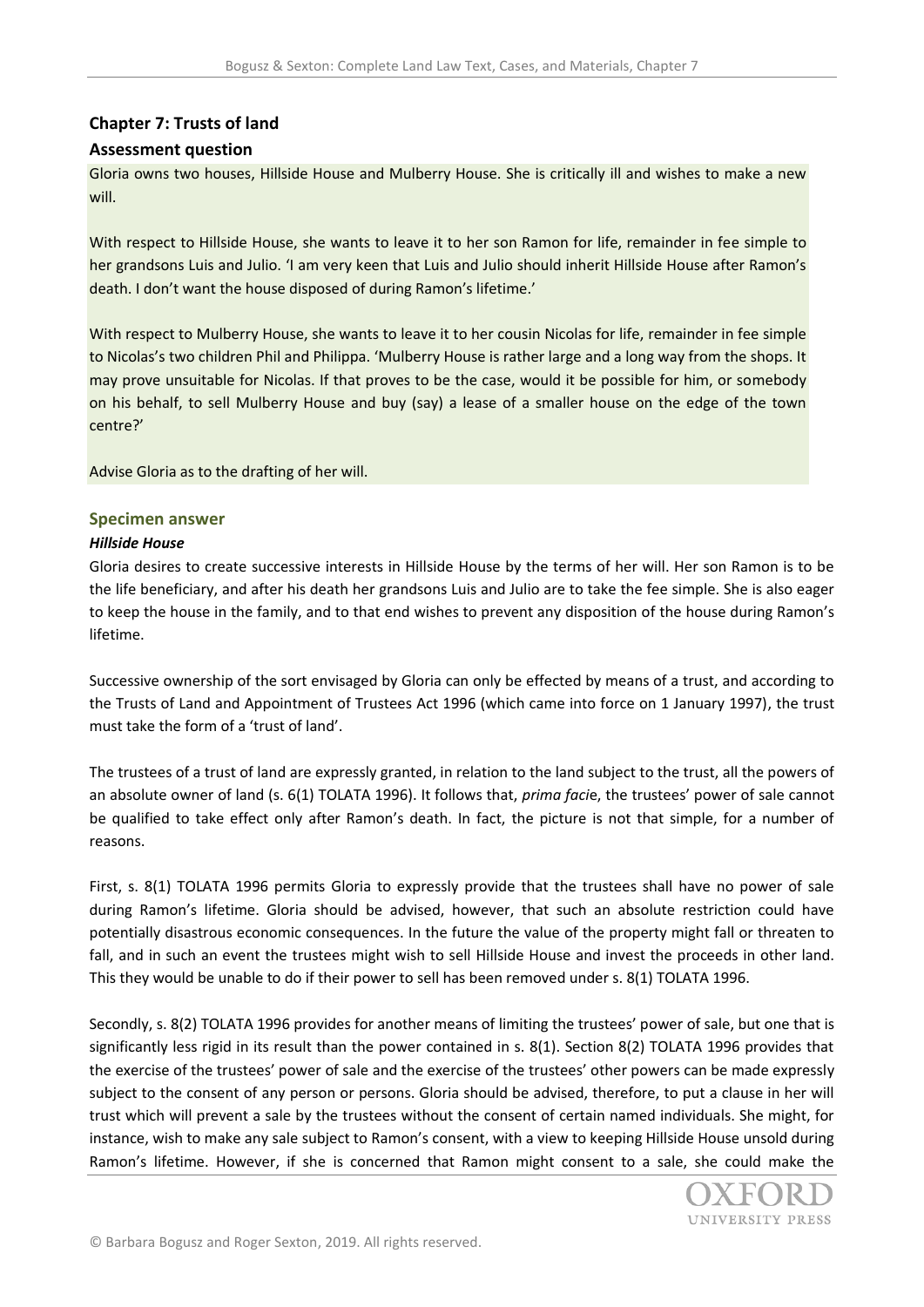trustees' power of sale subject to the consent of another trusted friend. She should choose a friend whom she is confident will not consent to a sale in Ramon's lifetime unless circumstances are such that a sale becomes necessary for the welfare of the beneficiaries. If a sale is necessary in order to avoid economic catastrophe, the trusted friend will no doubt consent to a sale.

Where the power to sell is restricted by s. 8(1) TOLATA 1996, this flexibility to respond to changing economic circumstances *prima facie* does not exist. Gloria should be advised, however, that if she stipulates for the consents of more than two persons to be obtained before any sale can proceed, the trustees are only obliged to obtain the consents of any *two* of those persons before exercising their power of sale (s. 10(1) TOLATA 1996).

Thirdly, if Gloria includes a clause expressly making Ramon's occupation of Hillside House a purpose of the trust, he will be entitled to occupy the house unless the land becomes unsuitable for him or unavailable to him (s. 12 TOLATA 1996).

Fourthly, if the trustees intend to sell the house against the wishes of Ramon and/or any other person with an interest under the trust, s. 14 of the 1996 Act provides that any such person may apply to court for an order relating to the exercise by the trustees of any of their functions. Having heard such an application, the court may make such order as it thinks fit. According to s. 15 TOLATA 1996, the court must consider, *inter alia*, the wishes of Gloria when considering the appropriate order to be made.

Finally, in advising Gloria, one crucial general point should be made. Namely, that if Ramon, Luis, and Julio are all adults and have capacity (that is, do not suffer from a legally relevant disability) and together agree, they can bring the trust to an end under the rule in *Saunders* v *Vautier* (1841) 10 LJ Ch 354. In such a case, neither Gloria nor her trustees would have any power to prevent a sale of the house during Ramon's lifetime.

## *Mulberry House*

The issues are whether Gloria can ensure that the house will be sold at Nicolas's request, and whether the proceeds will be reinvested according to Nicolas's wishes. Section 6(1) of the 1996 Act vests the power of sale in the trustees of the 'trust of land' and s. 4(1) grants the trustees the power to postpone sale of the land indefinitely, the length of postponement lying entirely within the trustees' discretion (s. 4(1) TOLATA 1996). This statutory power cannot be excluded by contrary expression in the trust instrument. Thus, the trustees cannot be placed under a duty to sell, and consequently Gloria cannot ensure that the house will be sold at Nicolas's request.

Accordingly, Gloria should be advised to choose trustees who are likely to respond favourably to Nicolas's request. To this end she could, of course, appoint Nicolas himself to be one of the trustees if she so wishes (members of our firm of solicitors could be appointed to be the other trustees).

As to the second issue, Gloria should be advised that the trustees are authorised to reinvest the proceeds of sale in new land (ss. 6(3) and 17(1) TOLATA 1996) even in the acquisition of a lease. Gloria should also be informed that, before reinvesting the proceeds of sale, the trustees will be obliged to consult Nicolas, as the beneficiary in possession, and to give effect to his wishes so far as his wishes are deemed by them to be consistent with the general interests of the trust (s. 11(1) TOLATA 1996).